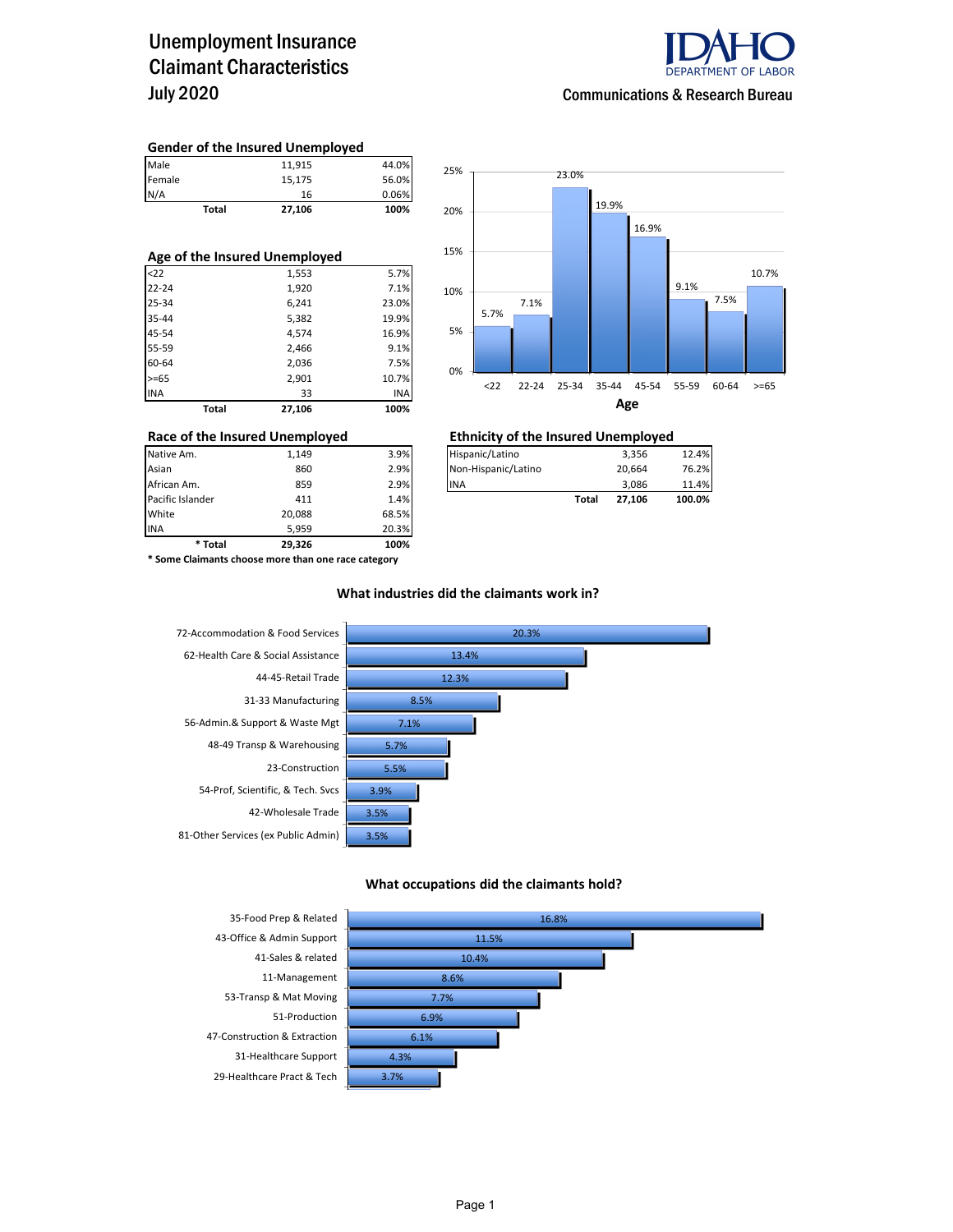# Unemployment Insurance Claimant Characteristics

# **DEPARTMENT OF LABOR**

### July 2020 Communications & Research Bureau

| <b>Demographics</b>                                          | July<br>2020 |       | June<br>2020 |       | <b>Monthly</b><br><b>Difference</b> | July<br>2019 |       | Yearly<br><b>Difference</b> |
|--------------------------------------------------------------|--------------|-------|--------------|-------|-------------------------------------|--------------|-------|-----------------------------|
|                                                              |              |       |              |       |                                     |              |       |                             |
| Gender:                                                      |              |       |              |       |                                     |              |       |                             |
| Male                                                         | 11,915       | 44.0% | 14,613       | 43.8% | $-2,698$                            | 1,987        | 47.3% | 9928                        |
| Female                                                       | 15,175       | 56.0% | 18,712       | 56.1% | $-3,537$                            | 2,215        | 52.7% | 12960                       |
| <b>INA</b>                                                   | 16           | 0.1%  | 14           | 0.0%  | 2                                   | $\mathbf{1}$ | 0.0%  | 15                          |
| Total                                                        | 27,106       |       | 33,339       |       | $-6,233$                            | 4,203        |       | 22903                       |
| Race: NOTE: Claimants may choose more than one Race category |              |       |              |       |                                     |              |       |                             |
| Native American                                              | 1,149        | N/A   | 1,258        | N/A   | $-109$                              | 252          | N/A   | 897                         |
| Asian                                                        | 860          | N/A   | 1,093        | N/A   | $-233$                              | 117          | N/A   | 743                         |
| African American                                             | 859          | N/A   | 826          | N/A   | 33                                  | 114          | N/A   | 745                         |
| Pacific Islander                                             | 411          | N/A   | 485          | N/A   | $-74$                               | 87           | N/A   | 324                         |
| White                                                        | 20,088       | N/A   | 27,999       | N/A   | $-7,911$                            | 3,476        | N/A   | 16612                       |
| <b>INA</b>                                                   | 5,959        | N/A   | 7,001        | N/A   | $-1,042$                            | 1,472        | N/A   | 4487                        |
|                                                              |              |       |              |       |                                     |              |       |                             |
| <b>Ethnicity:</b>                                            |              |       |              |       |                                     |              |       |                             |
| Hispanic/Latino                                              | 3,356        | 12.4% | 3,832        | 11.5% | $-476$                              | 477          | 11.3% | 2879                        |
| Non-Hispanic/Latino                                          | 20,664       | 76.2% | 25,728       | 77.2% | $-5,064$                            | 3,079        | 73.3% | 17585                       |
| <b>INA</b>                                                   | 3,086        | 11.4% | 3,779        | 11.3% | $-693$                              | 647          | 15.4% | 2439                        |
|                                                              |              |       |              |       |                                     |              |       |                             |
| Age:                                                         |              |       |              |       |                                     |              |       |                             |
| $22$                                                         | 1,553        | 5.7%  | 2,047        | 6.1%  | $-494$                              | 44           | 1.0%  | 1509                        |
| $22 - 24$                                                    | 1,920        | 7.1%  | 2,348        | 7.0%  | $-428$                              | 99           | 2.4%  | 1821                        |
| 25-34                                                        | 6,241        | 23.0% | 7,703        | 23.1% | $-1,462$                            | 640          | 15.2% | 5601                        |
| 35-44                                                        | 5,382        | 19.9% | 6,539        | 19.6% | $-1,157$                            | 795          | 18.9% | 4587                        |
| 45-54                                                        | 4,574        | 16.9% | 5,734        | 17.2% | $-1,160$                            | 1,011        | 24.1% | 3563                        |
| 55-59                                                        | 2,466        | 9.1%  | 3,068        | 9.2%  | $-602$                              | 575          | 13.7% | 1891                        |
| 60-64                                                        | 2,036        | 7.5%  | 2,469        | 7.4%  | $-433$                              | 463          | 11.0% | 1573                        |
| $>= 65$                                                      | 2,901        | 10.7% | 3,396        | 10.2% | $-495$                              | 575          | 13.7% | 2326                        |
| <b>Total</b>                                                 | 27,073       |       | 33,304       |       | $-6,231$                            | 4,202        |       | 22871                       |